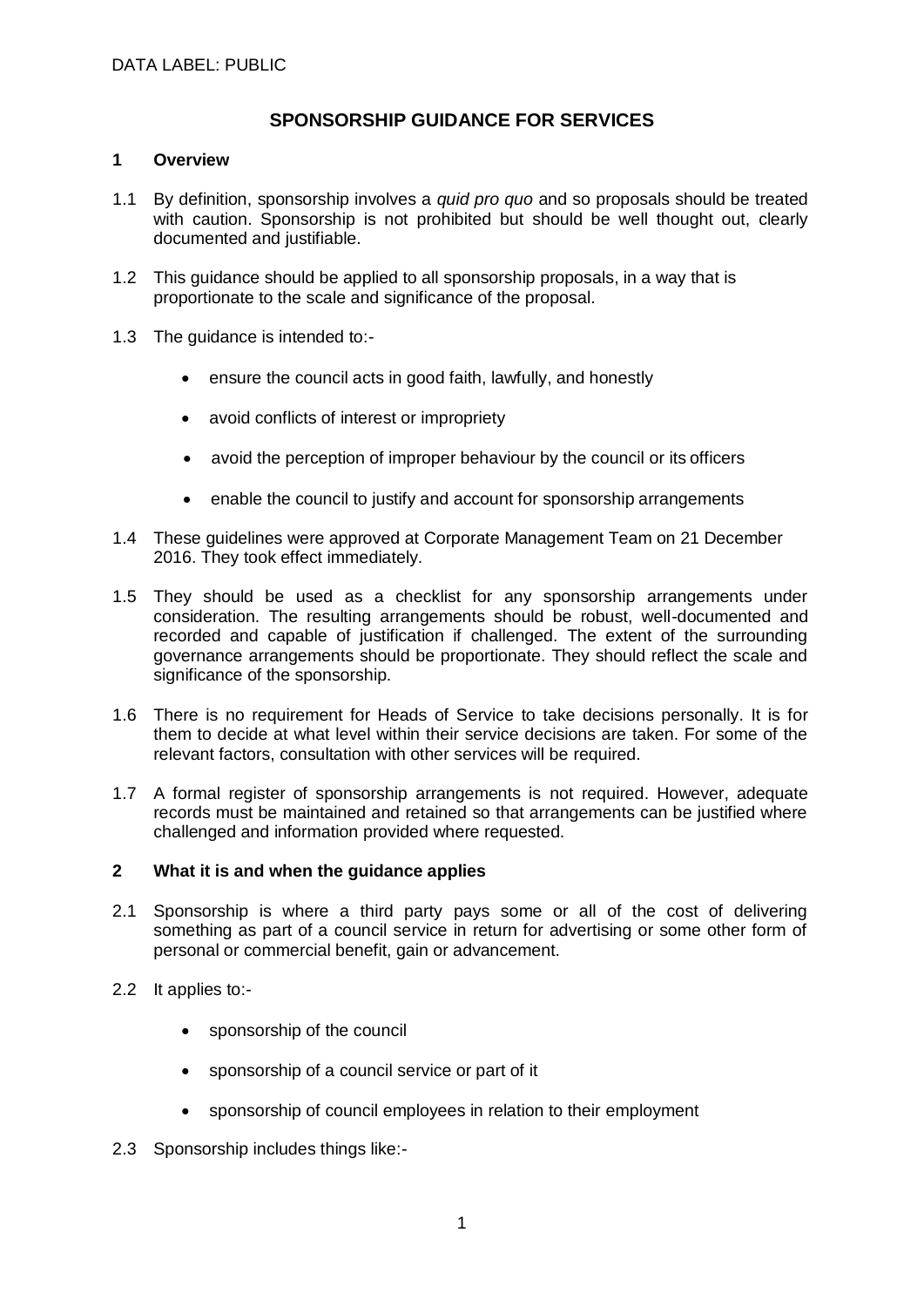- staging an event
- participating at an event
- producing promotional material
- making premises available
- providing goods for distribution to service users
- 2.4 The guidance should also be applied to what may appear to be genuine gifts or donations where there may be a tacit benefit involved.
- 2.5 It does not apply to:
	- things delivered as part of a commercial contract
	- things delivered under another type of contract (for example, a lease)
	- partnership working in accordance with a formal partnership agreement or council partnership working guidance
	- something done as a condition of a grant or other form of council support
	- gifts or hospitality to council officers covered by the Employee Code of **Conduct**
	- advertising in council premises or publications through a contractual arrangement
	- payment to an employee for an activity like a sponsored walk

## **3 Relevant factors**

- 3.3 Internal controls and decisions:-
	- Identifying appropriate officers to develop the arrangement, to sign off on the arrangement and to decide if a referral to committee is required
	- The conditions to be attached (for example, to the publicity, advertising or use of the council's name or logo)
	- The activities involved by the council and by the sponsor
	- Interests of a council officer that may require declaration and recording under the Employee [Code of Conduct](https://www.westlothian.gov.uk/media/1553/Code-of-Conduct/doc/CodeOfConductForEmployees.docx)
	- A written agreement to control the arrangement
	- Assessing risks and mitigation actions
	- Record keeping and retention
	- Assessing and reporting on effectiveness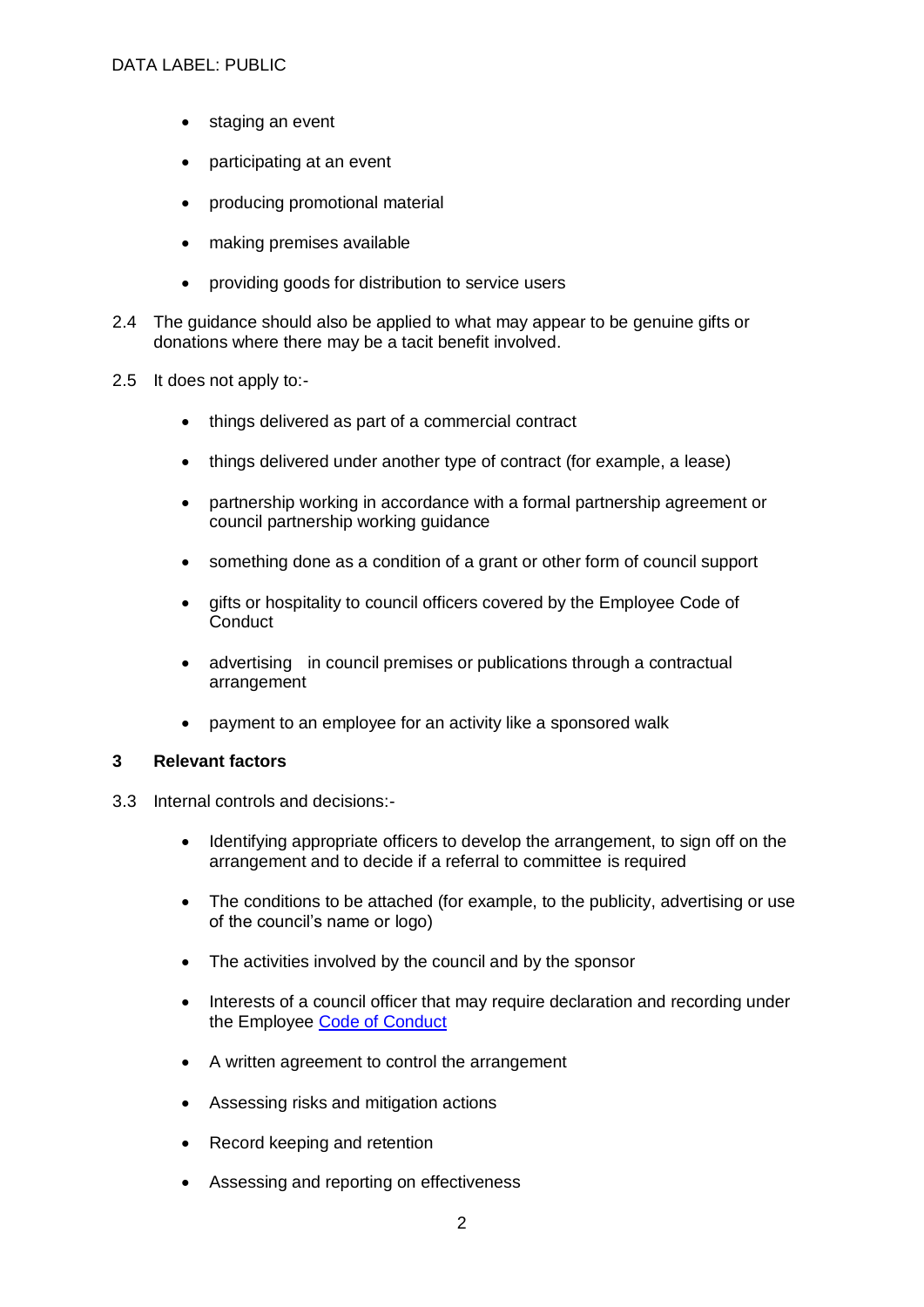- 3.1 The subject of the sponsorship:-
	- Ensuring it is genuinely related to service delivery and is serving a council purpose
	- Avoiding a simple publicity or promotional exercise by the sponsor with no real relevance or benefit to the service
- 3.2 The benefits given and gained:-
	- Clarity on the benefit the sponsor is seeking
	- Clarity on the benefit to the council in terms of council priorities, service delivery and outcomes
	- Assessment as to whether the benefits to each side proportionate and appropriate
	- Consideration of other/better ways to produce the same results
- 3.4 Political aspects:-
	- Political sensitivity about the sponsor (for example, in relation to payment of UK taxes, involvement in back-listing union activists)
	- Political sensitivity about the sponsor's type of business (for example, pay-day loan companies, prominent political party supporters)
	- Rules and quidance about council publicity
	- Referral to committee for decision
- 3.5 Consultations:-
	- Consultation with other services (for example, Corporate Communications, or Corporate Procurement Unit)
	- Consider the need for legal advice
	- Informing senior officers, and which ones
	- Elected member(s)
	- Application of the Member/Officer Protocol
- 3.6 Contracts and procurement:-
	- Any existing contract with the sponsor for provision of goods, works or services, and how much longer does it run
	- A pending or planned procurement exercise relevant to the sponsor. The actual or potential involvement of the sponsor in a procurement exercise should mean the proposal is not progressed